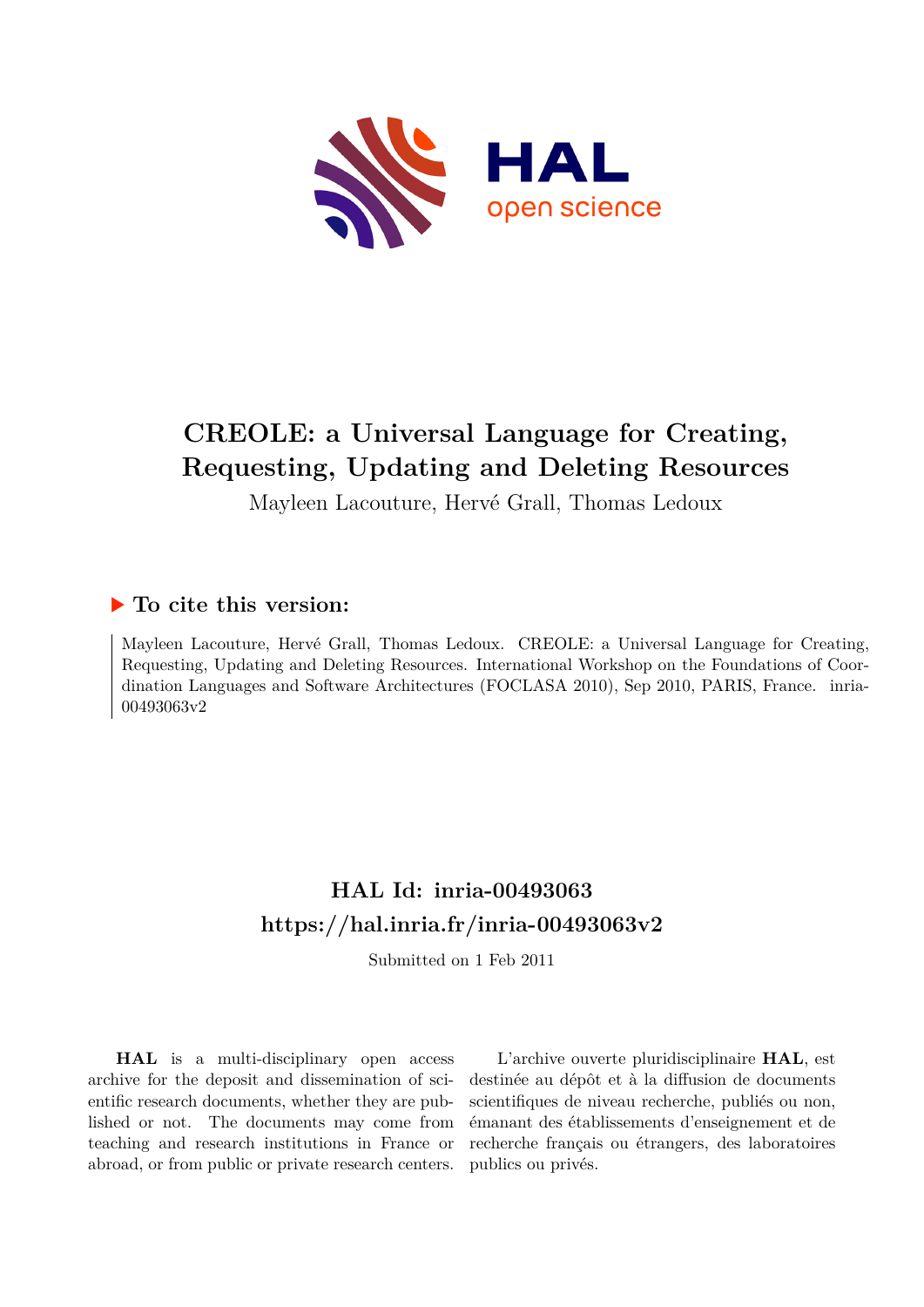# CREOLE: a Universal Language for Creating, Requesting, Updating and Deleting Resources <sup>∗</sup>

Mayleen Lacouture Ecole des Mines de Nantes

Hervé Grall

France

Ecole des Mines de Nantes France

mayleen.lacouture@mines-nantes.fr

herve.grall@mines-nantes.fr

Thomas Ledoux

INRIA Rennes-Bretagne Atlantique France thomas.ledoux@inria.fr

In the context of Service-Oriented Computing, applications can be developed following the REST (Representation State Transfer) architectural style. This style corresponds to a resourceoriented model, where resources are manipulated via CRUD (Create, Request, Update, Delete) interfaces. The diversity of CRUD languages due to the absence of a standard leads to composition problems related to adaptation, integration and coordination of services. To overcome these problems, we propose a pivot architecture built around a universal language to manipulate resources, called CREOLE, a CRUD Language for Resource Edition. In this architecture, scripts written in existing CRUD languages, like SQL, are compiled into CREOLE and then executed over different CRUD interfaces. After stating the requirements for a universal language for manipulating resources, we formally describe the language and informally motivate its definition with respect to the requirements. We then concretely show how the architecture solves adaptation, integration and coordination problems in the case of photo management in Flickr and Picasa, two well-known service-oriented applications. Finally, we propose a roadmap for future work.

## 1 Introduction

The growth of Internet has extended the scope of software applications, leading to Service-Oriented Computing (SOC): it is a new computing paradigm that utilizes services as the basic construct to develop distributed applications, even in heterogeneous environments. To date, there are two popular – and often antagonistic – models for service-oriented computing [22], which we now describe as a process-oriented model and a resource-oriented one.

First, interoperability and integration issues have led to the development of WS-\* services technology, mainly based on XML and SOAP. Upon services, which group together operations, processes are defined with orchestration languages, like the Business Process Execution Language

<sup>∗</sup>This work has been partially supported by the CESSA project (http://cessa.gforge.inria.fr/doku.php).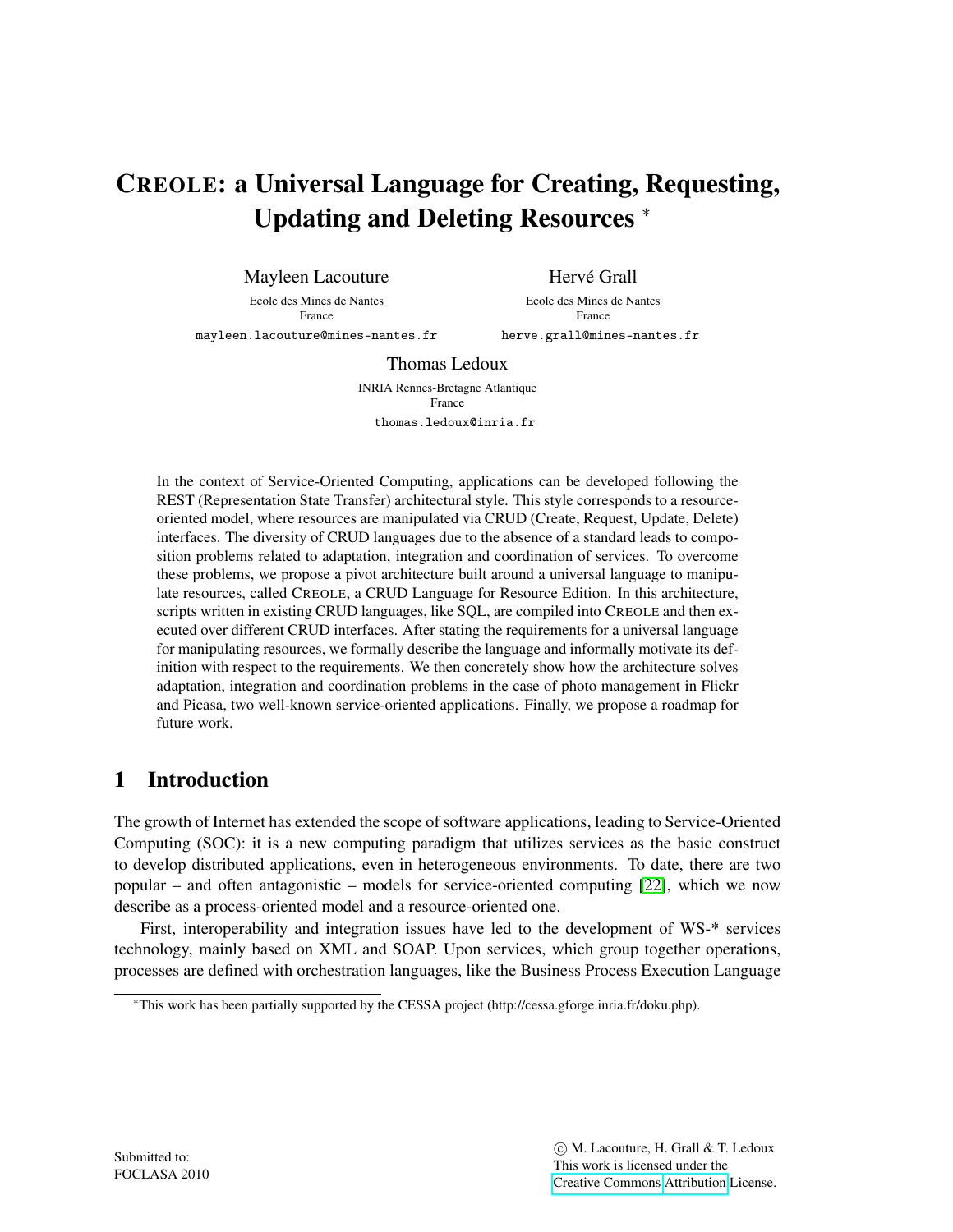for Web Services (BPEL), which is a standard. As processes are central in this model, we say that this model is process-oriented.

More recently, an alternative solution has emerged thanks to its simplicity: RESTful Web services return to the original design principles of the World Wide Web, and its REST style [10]. In this model, information and computation are abstracted as *resources*, which are manipulated using a fixed set of four CRUD (create, read, update, delete) operations. Since resources are central in this model, we say that the model is resource-oriented. In a context analogous to databases, CRUD languages for RESTful Web services have been developed as variants of the SQL language: see for instance the language YQL from Yahoo. But, contrary to the process-oriented model, there is no standard like BPEL, which has led to the current diversity of CRUD languages in use.

Because of the absence not only of a unified model for service-oriented computing, but also of a standard for CRUD languages, there is no universal language for manipulating both services and resources, which leads to some major issues, namely *adaptation*, *integration* and *coordination* problems. Let us illustrate these problems with two well-known Web photos management systems, Picasa and Flickr. Both provide CRUD interfaces for client applications. However, their resource models and CRUD interfaces differ. Hence, an *adaptation* is needed when a client application that communicates with Picasa must change to communicate instead with Flickr. An *integration* is needed when the client application must communicate with both Picasa and Flickr. A *coordination* is needed when two scripts, possibly written in distinct languages, must cooperate to manipulate resources managed by one service.

In this paper, we solve these problems in the simplest model, the resource-oriented one. We propose a pivot architecture built around a universal language for manipulating resources. The pivot architecture decreases the coupling between CRUD languages and CRUD interfaces, leading to a solution to the three problems mentioned above for the resource-oriented model. Central to the pivot architecture, the pivot language called CREOLE provides a universal, minimalist and formal way of defining CRUD scripts to manipulate resources.

The paper is organized as follows. First, after defining the problems of adaptation, integration and coordination, we introduce the pivot architecture and present related work. Second, we state the requirements for a universal language for manipulating resources and motivate its design, with respect to the state of the art. Then, we describe the language CREOLE, its syntax and its semantics, and validate its design against the requirements. Finally, we concretely show how the pivot architecture solves adaptation, integration and coordination problems in a paradigmatic use case, the management of photos in Flickr and Picasa. We conclude by a roadmap for future work. An important step is to extend our solution, to deal not only with the resource-oriented model, but also with the process-oriented model.

#### 2 A pivot architecture

The absence of a unified service-oriented language for manipulating CRUD resources leads to several interoperability issues. Interoperability can be defined as the ability of two or more systems or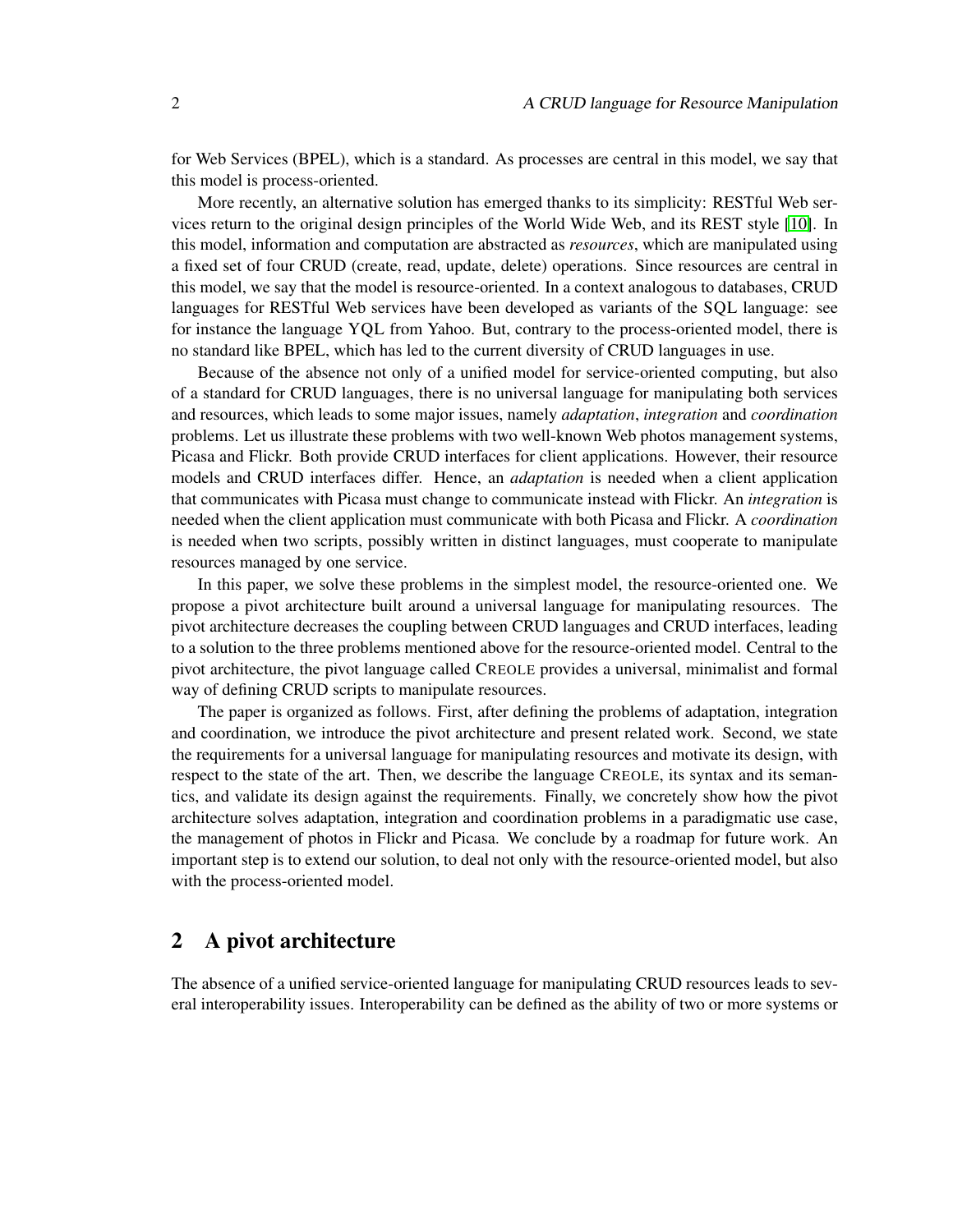components to exchange information and to use the information that has been exchanged<sup>1</sup>. Without interoperability, we are faced with composition problems related to adaptation, integration and coordination of heterogeneous services. By *adaptation*, we mean the problem of switching from one service provider to another without affecting its clients. By *integration*, we mean the problem of providing a unified interface for a set of resources managed by different CRUD interfaces. By *coordination*, we mean the problem of executing different scripts, possibly written in different languages, attempting to manipulate the same resources managed by one CRUD interface.

The pivot architecture described in Figure 1 solves these problems. It is built around a universal language for manipulating resources, called CREOLE (CRUD Language for Resource Edition). Scripts written in existing CRUD languages, like SQL, are compiled into the pivot language CRE-OLE and then executed over different CRUD interfaces, like Picasa's or Flickr's. To be effective, a pivot architecture relies on two assumptions. First, it must be possible to compile from any source language to the pivot language. We will briefly see that the language CREOLE satisfies this universality property with respect to CRUD languages. Thanks to this property, scripts written in different CRUD languages can be coordinated by using the Mediator design pattern [13, p. 273]. Second, it must be possible to interface the language CREOLE with the applications manipulating resources, characterized by their own resource representation and CRUD interface. We will see that the design of these interface connectors, called in the following built-in virtual machines, is akin to the design of RESTful Web services [22]. We also use other virtual machines, dedicated to the execution of the scripts written in the pivot language CREOLE. To resolve the adaptation and integration issues, the virtual machines are organized following two other design patterns, namely the Adapter and the Facade patterns [13, pp. 139, 185], for adaptation and integration respectively.

We identify several advantages of the pivot architecture. First, using a pivot language avoids the combinatorial explosion of translations, from multiple CRUD languages to different CRUD interfaces. Then, developers are allowed to program in their favorite CRUD language such as SQL or XQuery, with the additional advantage of being able to profit from the specific features offered by each language. Moreover, existing scripts written in different high-level languages can be executed on different CRUD interfaces without the need to be rewritten. Finally, the proposed pivot architecture overcomes the composition problems related to adaptation, integration and coordination.

<sup>1</sup> According to the IEEE Standard Computer Dictionary.



Figure 1: A Pivot Architecture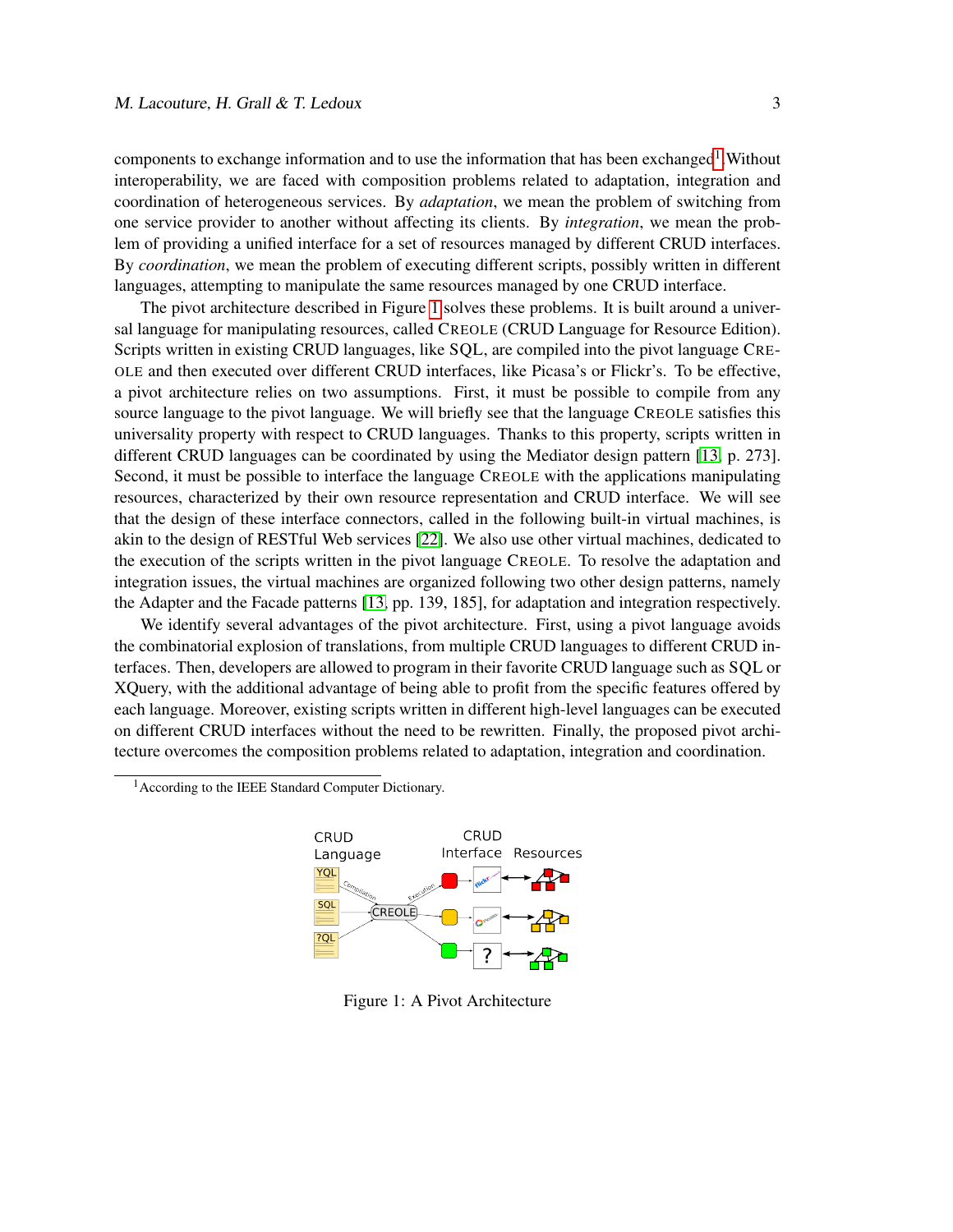Related work In linguistics, a pivot language is an artificial or natural language used as an intermediary language for easing translation between many different languages (e.g. Interlingua, english). In computing, for analogous reasons, pivot infrastructures built around an intermediate language have been successful. For instance, virtual machines with their bytecode language are now common, allowing programs written in different languages to be compiled and executed over different architectures and systems (e.g. Java VM, .NET).

The pivot architecture can also benefit from techniques for the generation of mediators, adapters and facades. Instead of a manual generation as in Section 5, an automatic generation is possible, as exemplified by Brogi and Popescu [6] for BPEL processes, and by Mateescu, Poizat and Salaün for processes represented as symbolic transitions systems and also implemented in BPEL [21].

The main difficulty in a pivot architecture remains the design of the pivot language and its associated virtual machine. Various calculi, described in Bruni's comprehensive synthesis [7], have been proposed with the aim to capture aspects of service-oriented computing, from a verification or a modeling point of view but also from a formalization and programming point of view, which is related to our approach. However, these calculi are essentially process-oriented and not resource-oriented. As for the resource-oriented model, limited research have been undertaken in the formalization of RESTful Web services. Recently, Garrote and Moreno have proposed a language [19] combining a process calculus for the exchanges of messages and the coordination language LINDA [15] for the description of resource computations. Our solution presents the same two layers: a process language for distribution and a script language for resource computations, which as in Linda, includes operations for adding and deleting data in a shared dataspace, as we will see in the next sections.

#### 3 Requirements and design rationale for the pivot language

First, we attempt to identify some essential requirements for the language CREOLE, considered as the language for editing resources at the heart of the pivot architecture. Second, we motivate the design with respect to the requirements.

Requirements The requirements can be split into two parts: general ones, relative to serviceoriented computing, and particular ones, relative to the resource-oriented model.

Starting from the analysis led by Caires, Seco and Vieira [24, Sect. 2], and a general presentation of service-oriented computing [20], we have identified four general requirements: distribution, process delegation, scope management, and dynamic service binding. We do not deal with the requirements about distribution and process delegation, already well described by Caires et al. [24], but we focus on scope management and dynamic binding.

A client and a server execute in different contexts: entities used in the execution can be either local or shared between the server and the client. More interestingly, contexts dynamically evolve. For instance, a client can create a new session identifier that it sends to the server with its request. In its reply, the server also transmits the identifier that the client must use in order to relate the reply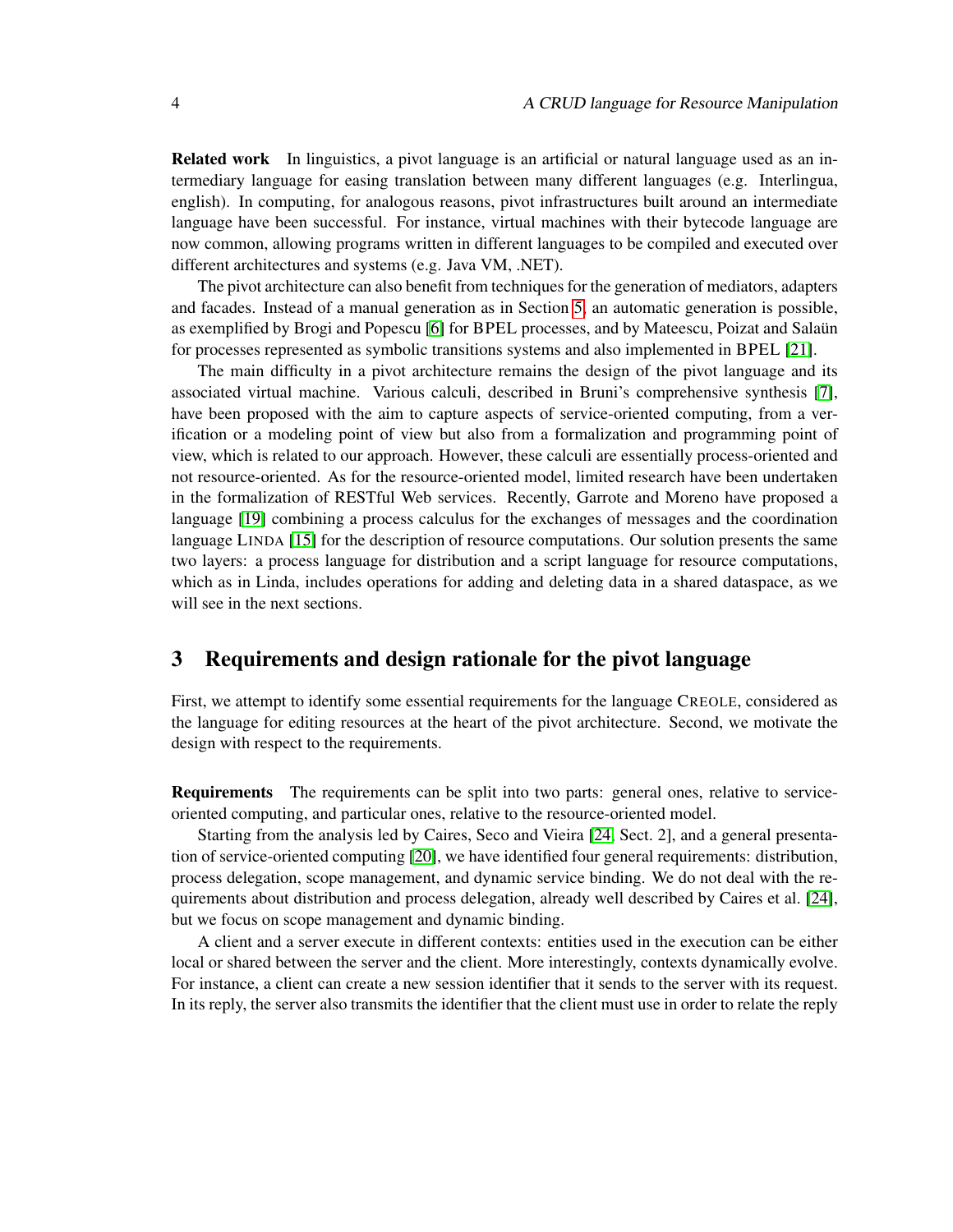to its request. Thus, name creation and name extrusion turn out to be two essential requirements. Name extrusion naturally leads to dynamic service binding, when the name represents a service, via its location. Dynamic binding is used for service discovery [20, Fig. 1] and dynamic routing, for instance in a well-known service interaction pattern [2] called Request with referral.

We have also identified requirements for the language CREOLE that are particular to the resourceoriented model: they deal with resource modeling and its consequences for a pivot language.

How to represent a resource? In the database field, since Codd's work, the data model has been defined as a relational model. Likewise, the markup language XML, used for representing data in web services, is founded on a relational model, as shown for instance by Benedikt and Koch's formalization of the query language XPATH [3]. We require that the language CREOLE adopts the relational model to represent resources, therefore assuming a logical approach. Following model theory, we represent resources as a structure, consisting of a universe and an interpretation over the universe of each relation in some signature, used to define the class of the resources considered.

Choosing the relational model results in two requirements for CREOLE, since a pivot language must satisfy two properties, universality and ability to interface, as seen in Section 2.

The relational model is equipped with natural operators, leading to the relational algebra: selection, projection, Cartesian product, set union, set difference, and renaming. We therefore require that the language CREOLE can express all these operations. More generally, we require that the language can express any computable transformation between structures: the language must be universal with respect to the relational model. For instance, it must be able to express aggregation and recursion, two powerful features, found natively but separately in  $SQL^2$  and  $DATALOG^3$ respectively.

In the relational model, a resource is represented as a relational structure. It has a uniform interface, namely a CRUD interface. A resource can be created or deleted by adding its complete representation to the structure or removing it respectively. It can be requested by querying the content of the structure and updated by modifying the structure. We therefore require that the CRUD interfaces of the relational structures can be mapped to the CRUD interfaces of the resources managed by the applications to which the language CREOLE is connected.

**Design rationale** Just as the requirements are split into two parts, the language CREOLE is designed with two layers, one defining scripts for resource manipulation and one defining processes for distribution.

Consistent with our logical point of view for representing resources, our script language is first inspired by DATALOG [8], a query language for deductive databases, in other words for structures in the relational model. However, DATALOG has a major limitation: it cannot express the deletion or the update of resources. Its semantics is essentially monotone: the representation of resources always increases during computations. Several disconnected lines of research have addressed this problem, for instance Zaniolo et al. have extended DATALOG with a notion of choice [18] or with

<sup>&</sup>lt;sup>2</sup>See [16] for a formalization of SQL's semantics.

<sup>&</sup>lt;sup>3</sup>See [8] for an introduction to DATALOG.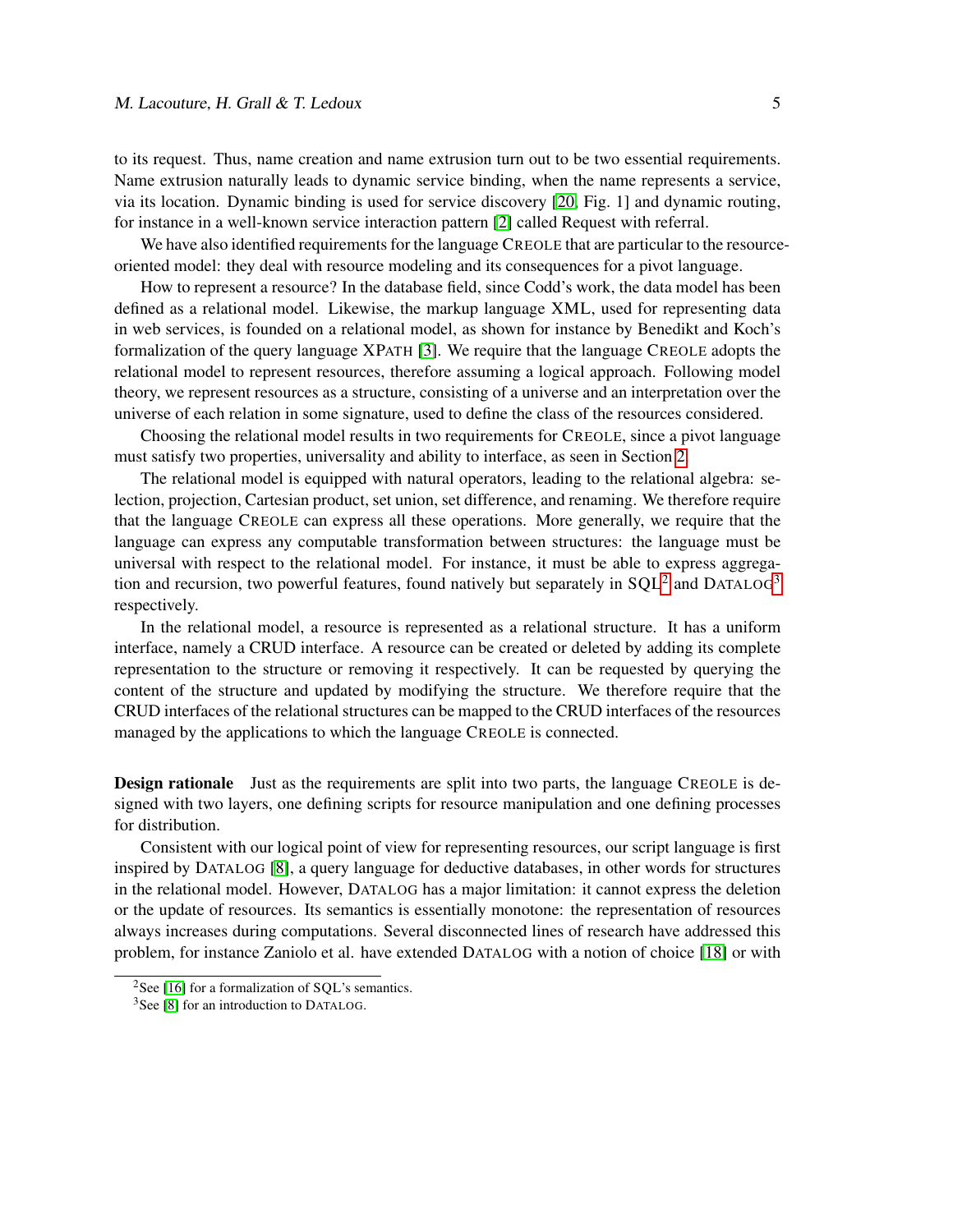aggregate operators [25], and Ganzinger and McAllester [14] have allowed facts to be deleted and rules to be selected with priorities. Instead of using ad-hoc extensions, we choose to use linear logic as a foundation for our language. Two recent works have directly inspired our work.

First, Pfenning and Simmons have proposed a programming language in linear logic [23]. Besides persistent predicates, as found in DATALOG, there are ephemeral predicates, corresponding to linear resources. The operational semantics alternates a monotone deduction that involves only persistent predicates and a commitment corresponding to the firing of a rule consuming ephemeral atoms, which are propositions built from ephemeral predicates. Second, Betz, Raiser and Frühwirth have defined an extension based on linear logic for the language *Constraint handling Rules* [12] (CHR), a declarative language based on multiset rewriting, originally designed for writing constraint solvers and now employed as a general purpose language. They introduce persistent and ephemeral predicates [5] in order to ensure termination for so-called propagation rules, leading to a language akin to the preceding one.

Instead of using the distinction between persistent and ephemeral predicates, we use a distinction between relations and multi-relations. Multi-relations are multi-sets: an element in a multirelation may have multiple occurrences. Relations are sets: an element in a relation has a unique occurrence. Exhaustive duplicate eliminations transform a multi-relation into a relation. This distinction leads to a more primitive mechanism. Indeed, whereas an ephemeral predicate is simply encoded as a multi-relation, a persistent predicate is encoded as a relation, and not a multi-relation, that satisfies an extra condition: all atoms built from a persistent predicate must be preserved by rules. Persistence can therefore be encoded.

Finally, generalizing the preceding languages based on linear logic, our script language is based on multiset rewriting. Thus, it has also its roots in the chemical reaction model: it can be considered as a variant of the language GAMMA [1]. More precisely, it is a restriction of a coordination language with schedulers [9] for a variant of GAMMA. Indeed, we have considered as linear resources not only the atoms but also the rules: rules are consumed when they are fired, except when they are replicable. There is also a sequence operator, allowing rules to be organized in distinct phases.

We now come to the distribution layer. Our process language is directly inspired by the joincalculus, a process calculus that can also be considered as a language for multiset rewriting, with a chemical semantics [11]. The join-calculus is interesting because of its natural notion of location and its implementability in a distributed setting. Rules are organized in definitions that are located. Given a channel, which is equivalent to our notion of predicate (multi-relation or relation), all the rules consuming atoms built from this channel belong to the same definition. Whenever an atom is generated, it is migrated to the unique definition dealing with the associated channel: this mechanism mimics a call from a client to the definition acting as a server. The join-calculus is also interesting because of its ability to express dynamic binding: indeed, channels can be communicated. Likewise, predicates can be communicated in CREOLE.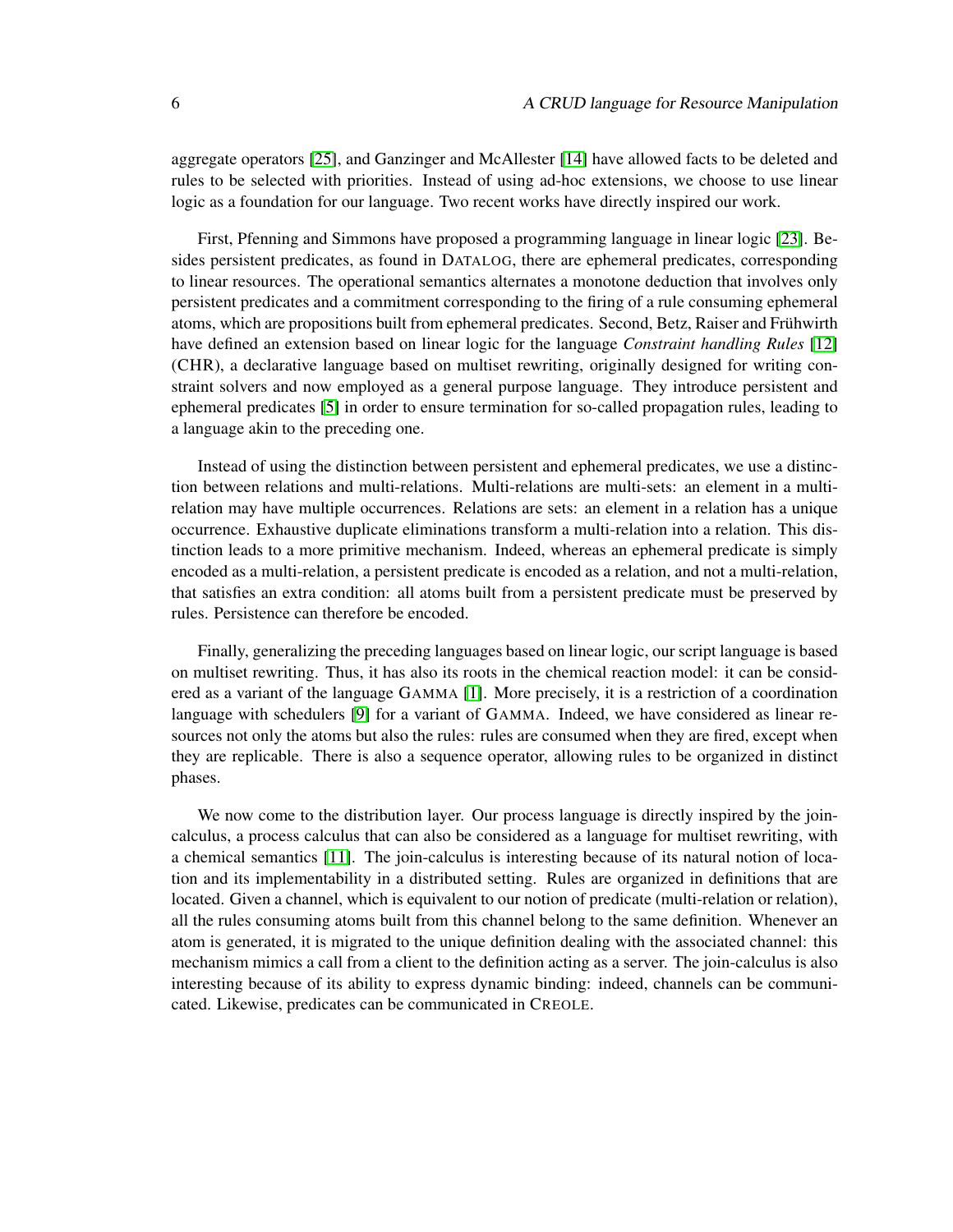#### 4 Design and validation of the pivot language CREOLE

We describe CREOLE syntax and its two layers, defining scripts for resource manipulation and processes for distribution, respectively. Table 1 sums up this syntax<sup>4</sup>. We then give the semantics of the language. We end the section by validating the design against the requirements.

| Process |                                                          | $p ::= (\overrightarrow{X})s \mid \text{let } p \text{ in } p \mid p, p \text{ Script } \underline{\text{or}}$ Let server used in client <u>or</u> Parallel |
|---------|----------------------------------------------------------|-------------------------------------------------------------------------------------------------------------------------------------------------------------|
| Script  | $s ::= \emptyset   r   s, s   s; s   s^{\omega}$         | Skip or Rule or Parallel or Sequence or Replication                                                                                                         |
| Rule    | $r ::= j_1 \triangleright \overrightarrow{Vv} \cdot j_2$ | If $j_1$ then $j_2$ with new names $\overrightarrow{v}$ $(\overrightarrow{v} = FV(j_2) - FV(j_1))$                                                          |
|         | Molecule $j ::= \emptyset   a   j \& j$                  | Conjunction of atoms                                                                                                                                        |
|         | Predicate $X ::= R   M$                                  | Relation or Multi-relation                                                                                                                                  |
|         | Atom $a ::= X(\overrightarrow{X}, \overrightarrow{v})$   | Predicate applied to predicates and variables                                                                                                               |

Table 1: Language CREOLE – Scripts and processes

Scripts and processes The most primitive entities in CREOLE are predicates, either multi-relations or relations, and variables. Atoms are built using predicates and variables: a predicate *X* can be applied to a sequence  $\overrightarrow{Y}$  of predicates, possibly empty, and to a sequence  $\overrightarrow{V}$  of variables, giving atom *X*( $\overrightarrow{Y}$ ,  $\overrightarrow{V}$ ). Atoms *a*<sub>1</sub>,...,*a*<sub>*p*</sub> can be joined together to make a molecule *a*<sub>1</sub> &...&*a*<sub>*p*</sub>. The core part of CREOLE scripts are reactions that transform molecules into other molecules. A reaction is specified by a rule  $j_1 \triangleright \overrightarrow{Vv}$ . *j<sub>2</sub>*, transforming any molecule matching the molecule pattern  $j_1$  to a new molecule matching the molecule pattern  $j_2$ , using new variables in  $\vec{v}$ . A variable in  $j_2$  is free if it occurs in  $j_2$  without being declared in  $\overrightarrow{v}$ . In that case, it must be bound by the rule: it must occur in *j*1. Finally, a CREOLE script can be seen as a specification of a schedule for rules. There are basic scripts, the empty one, which contains no rule and does nothing, and the singleton one, which contains a unique rule that can be fired only once. The parallel operator allows scripts to be concurrently active. For instance, the script  $r, r$  allows the rule  $r$  to be fired twice, whereas the script  $r, r'$  allows the rules  $r$  and  $r'$  to be fired exactly once each one, in any order. If a script needs to be executed an indefinite number of times, the replication operator can be used: for instance, the script  $r^{\omega}$  means that the rule  $r$  is always ready to be fired. There is also a sequential operator, at any depth, allowing the transformations defined by scripts to be sequentially composed.

The distribution layer is defined around a process language: a process distributes scripts in a client-server architecture. The definition of a script is preceded with the declaration of the public predicates provided by the script. Two processes can be put in parallel: they execute concurrently without directly communicating. To enable a direct communication between two processes, the initial emitter or caller needs to be declared as a client, and the initial receiver or callee as a server. Consider the process let  $p_s$  in  $(D)s$ , where  $p_s$  is the server process and  $(D)s$  the client process,

<sup>&</sup>lt;sup>4</sup> As usual, we denote by FV(*t*) the set of free variables occurring in the term *t*. The notation  $\vec{x}$  denotes a sequence of *x*, when the particular members of the sequence do not matter; the sequence may be empty.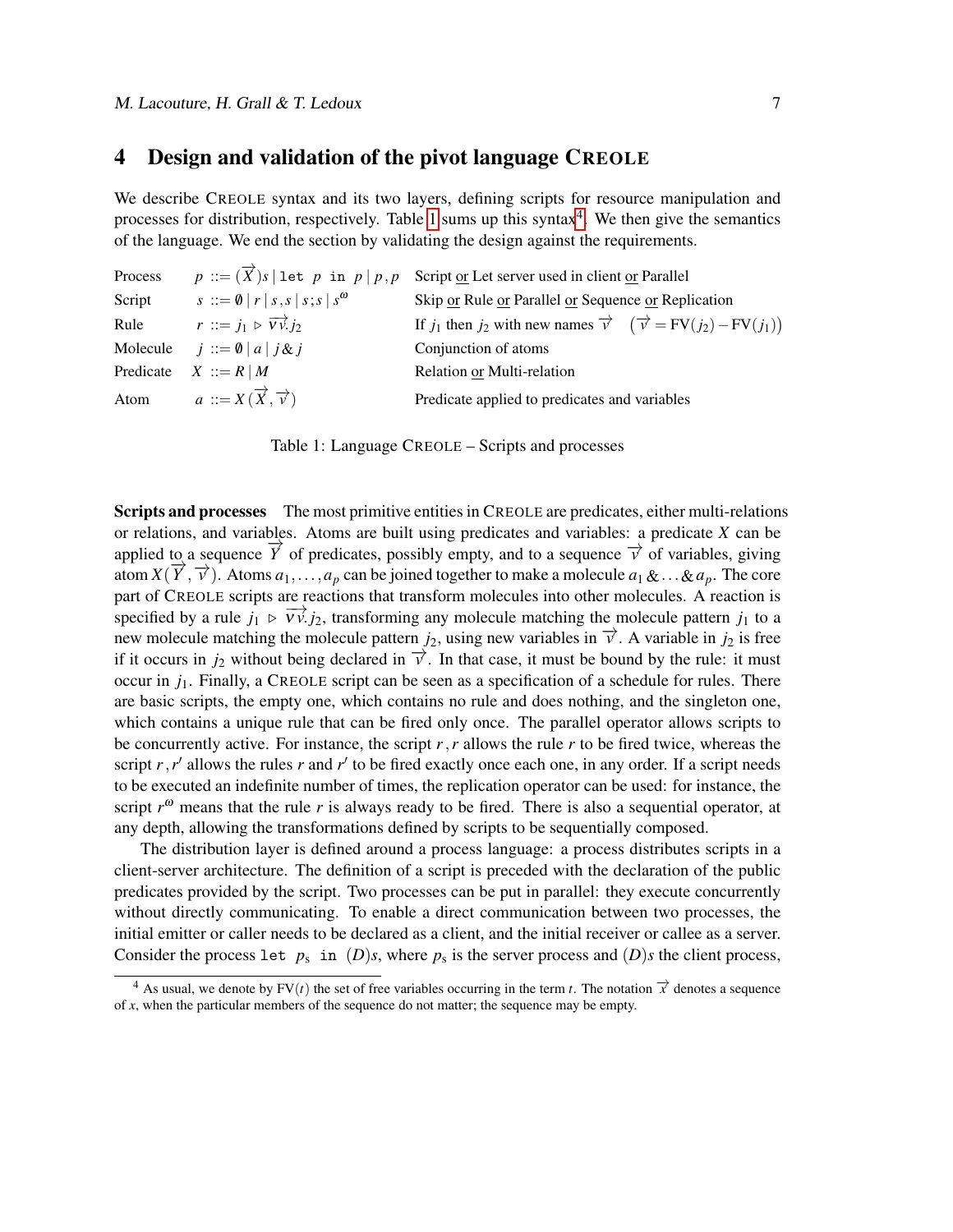equal to a simple script *s* declaring public predicates in *D*. Each rule  $j_1 \triangleright \overrightarrow{Vv}$ . *j*<sub>2</sub> defined in script *s* can use in  $j_1$  and  $j_2$  the predicates in *D*. But it can also produce in  $j_2$  atoms built from predicates declared as public in the server process *p*<sup>s</sup> . In other words, a client can invoke a server. How does the server reply to the client? The client cannot directly consume atoms from predicates declared as public in the server process. Indeed, this interaction would violate the locality principle that we impose to the process language, in conformity with the join-calculus [11]: for each public predicate, there is one, and only one, script consuming this predicate, the script where the predicate is declared, which allows a very simple implementation for atom communication. Actually, the client must transmit to the server a reference to one of its own public predicate, which then can be used by the server to reply. Thus, we introduce second-order predicates,  $X(\overrightarrow{Y}, \overrightarrow{V})$ , which are be used by the server to reply. Thus, we introduce second-order predicates,  $X(\overrightarrow{Y}, \overrightarrow{V})$ , which are applied to predicates  $\overrightarrow{Y}$  and variables  $\overrightarrow{v}$ , in addition to first-order predicates,  $X(\overrightarrow{v})$ , only applied to variables  $\vec{v}$ . Thus, the rule *j*<sub>1</sub>  $\triangleright \vec{v}$ ,  $\vec{v}$ , *j*<sub>2</sub> can also produce in *j*<sub>2</sub> atoms built from predicates bound by *j*1. A predicate used in the script that is neither public nor bound is private: it is not usable outside of the script.

Semantics with distributed chemical abstract machines The operational semantics of our script language is given by a reflexive chemical abstract machine [11]. Due to the lack of space, it is informally given in this paper, with some approximations. Its complete and accurate definition can be found in a technical report [17].

A configuration  $\gamma$  of the machine consists of two parts,  $\rho \vdash \sigma$ , where  $\rho$  is the reaction part, a multiset of executing scripts, and  $\sigma$  is the solution part, a multiset of molecules. There is a standard structural congruence between configurations, as described by Berry and Boudol for the  $\pi$ -calculus [4]. It expresses for the multiset union – denoted by a comma – associativity, commutativity and neutrality of the empty script and of the empty molecule – both denoted by  $\emptyset$  –, and for the scope operator ν, the standard rules for name creation and extrusion. There are also two rules defining operators of the language:

Fusion and fission  $\rho \vdash \sigma, j_1 \& j_2 \equiv \rho \vdash \sigma, j_1, j_2$  Replication  $\omega \vdash \sigma \equiv \rho \, , s^\omega \, , s \vdash \sigma$ 

Fission builds molecules from atoms whereas fusion is the reverse operation, which gives the meaning of the join operator  $\&\mathcal{A}$ . As for the replication law, it gives the meaning of the replication operator: a replicated script is always available for execution.

The execution of a configuration is defined in three steps. First the *duplicate elimination*  $\Rightarrow$ eliminates every duplicated relational atom.

$$
\text{Duplicate elimination} \qquad \rho \vdash \sigma, R(\overrightarrow{v}), R(\overrightarrow{v}) \Rrightarrow \rho \vdash \sigma, R(\overrightarrow{v})
$$

The duplicate elimination, with possible fusions to decompose molecules, is exhaustively performed between each reduction step to ensure that relational atoms occur at most once in a configuration. The *chemical reduction*  $\rightarrow$  describes the basic reduction of the chemical abstract machine. There are two main rules.

Reaction

$$
\rho\left,(j_{1}\,\triangleright\,\overrightarrow{vv}.j_{2})\vdash\sigma,j_{1}[\tau]\rightarrow\rho\vdash\sigma\,,(\overrightarrow{vv}.j_{2})[\tau]
$$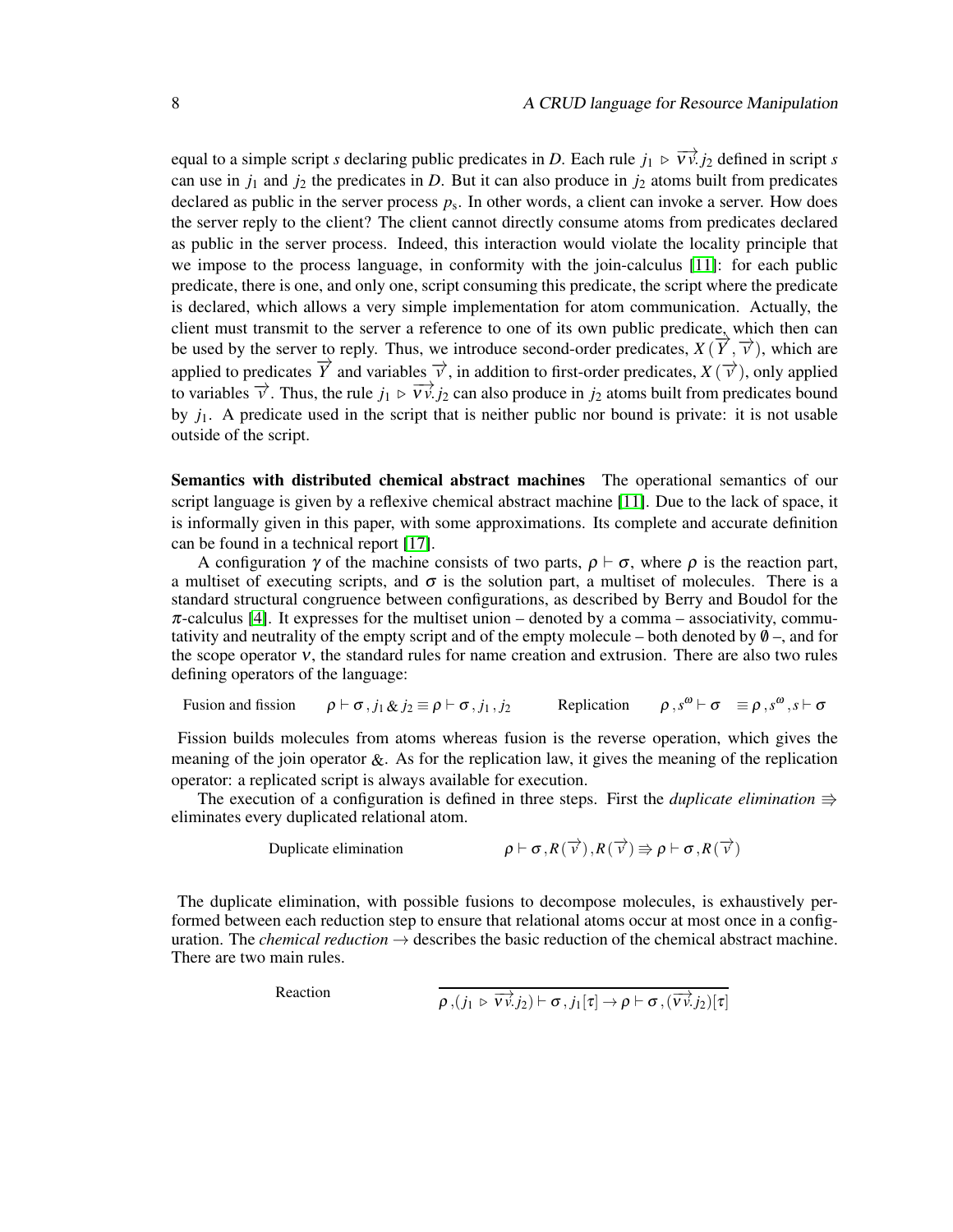The first rule deals with the main mechanism, reaction. The reaction rule  $j_1 \triangleright \overrightarrow{Vv}$ . *j*<sub>2</sub> is fireable when a molecule matches the molecule pattern  $j_1$ . The firing generates a new molecule matching the molecule pattern  $j_2$ , using new variables in  $\vec{v}$ ; it consumes not only the molecule matching the molecule pattern  $j_1$  but also the reaction rule.

Sequence  
\n
$$
\frac{\neg(\rho_1 \vdash \sigma \Rightarrow)}{\rho \Box(\rho_1; \rho_2) \vdash \sigma \rightarrow \rho \Box, \rho_2 \vdash \sigma}
$$

The second rule deals with the sequence operator. When the left part  $\rho_1$  of the sequence script does not progress, it can be skipped. It remains to define *progression*  $\Rightarrow$  from reduction. Assume that configuration  $\gamma_1$  reduces to configuration  $\gamma_2$ :  $\gamma_1 \rightarrow \gamma_2$ . After an exhaustive duplicate elimination, configuration  $\gamma_2$  becomes configuration  $\gamma_3$ . We say that the machine progresses from  $\gamma_1$  to  $\gamma_3$ , denoted  $\gamma_1 \Rightarrow \gamma_3$ , if  $\gamma_1$  is not structurally equivalent to  $\gamma_3$ ,  $\gamma_1 \not\equiv \gamma_3$ . It means that either the reaction part, the solution part, or both, have changed.

Finally, the machine proceeds as follows. Starting from an initial configuration with no duplicates, it looks for a progression, possibly by using the fusion and fission rules and the replication rule. If no progression can happen, then the configuration is final. Otherwise, it nondeterministically chooses a possible progression, executes the associated reduction and exhaustively eliminates duplicates in the resulting configuration.

Now, we come to the semantics of the process language. Given a process, we associate to each script  $(D^+)$ *s* declared in the process a chemical abstract machine, called a virtual machine, having as interface the public predicates declared in  $D^+$ . A distributed configuration  $\delta$  contains two parts, a multiset of atoms *a* migrating between virtual machines and a set of local configurations  $[\gamma_i]_{D_i}$ , where for each virtual machine *i* associated to the process,  $\gamma_i$  is its local configuration and  $D_i = D_i^+ \cup D_i^-$  the declaration of its predicates, either public (in  $D_i^+$ ) or private (in  $D_i^-$ ). The progression relation between distributed configurations is an extension of the progression relation defined for an individual virtual machine.

$$
\begin{aligned}\n\chi_i &\Rightarrow \gamma_i' \\
\hline\n\delta, [\gamma_i]_{D_i} &\Rightarrow \delta, [\gamma_i']_{D_i}\n\end{aligned}
$$

It also contains two rules for the migration of atoms.

$$
\text{Out} \quad \frac{a = X(\overrightarrow{Y}, \overrightarrow{v}) \quad X \notin D_i}{\delta, [\rho_i \vdash \sigma_i, a]_{D_i} \Rightarrow \delta, [\rho_i \vdash \sigma_i]_{D_i}, a} \qquad \text{In} \quad \frac{a = X(\overrightarrow{Y}, \overrightarrow{v}) \quad X \in D_i^+}{\delta, [\rho_i \vdash \sigma_i]_{D_i}, a \Rightarrow \delta, [\rho_i \vdash \sigma_i, a]_{D_i}}
$$

After we have defined the syntax and the semantics of the language CREOLE, we now assess the design with respect to the requirements presented in Section 3.

**Validation against requirements** For validation, we consider the following requirements: distribution, with two aspects – implementation and expressivity –, scope management and dynamic service binding, script expressivity and ability to interface.

Thanks to its distributed semantics, implementing the language in a distributed context is easy. It suffices to assign to each script and its associated virtual machine a definite location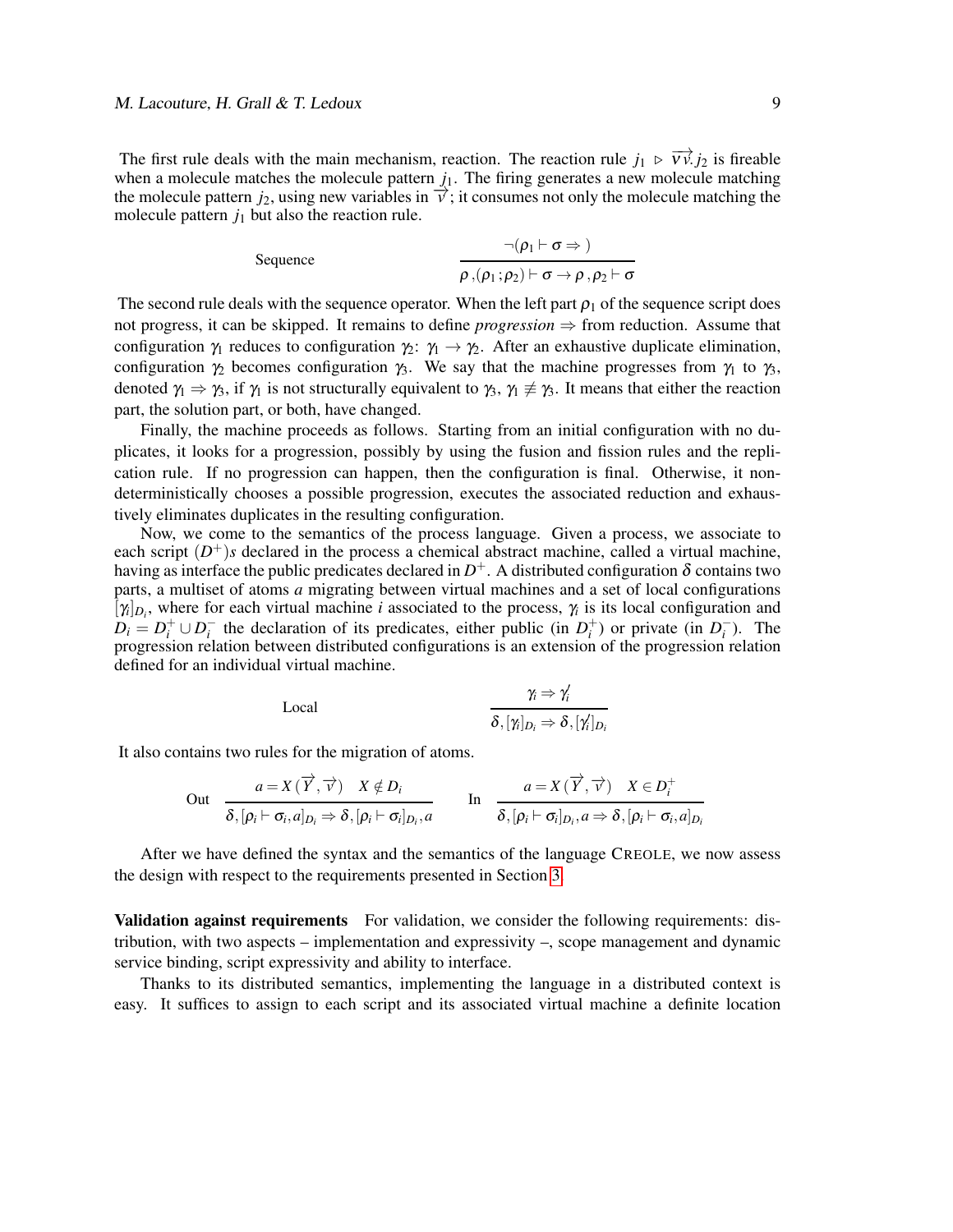like a Uniform Resource Locator (URL). Then each atom built from a public predicate needs to convey the location where the predicate is declared, in order to allow the atom to be migrated when it is produced in another virtual machine. The only communication primitive in CREOLE is atom migration, corresponding to an asynchronous one-way invocation. As an atom can contain as argument a predicate for reply, dynamic binding is present for predicates, allowing different request-reply interactions, synchronous or not, to be encoded. For instance, let *s* be the following server script:  $(I(K) \triangleright K())^{\omega}$ . Then an echo interaction can be described as follows: let  $(I)$ *s* in  $(\emptyset \triangleright I(K)), (K() \triangleright ...).$ 

Scope is statically managed for predicates, with the distinction between public and private predicates. Name creation is available for variables, and name extrusion for predicates and variables. Thus, a virtual machine can control its state and share relevant names. For instance, the precedent example can be refined in order to manage a session, allowing the reply to be related to the request: let  $(I)(I(x,K) \triangleright K(x))^{00}$  in  $(0 \triangleright \nu x. I(x,K) \& W(x)), (W(x) \& K(x) \triangleright \ldots).$ 

As for the expressivity requirements with respect to the relational model, it is easy to show that any operation in the relational algebra can be encoded in our script language. Aggregation can also be encoded. For instance, the script  $\emptyset \supset C(0)$ ,  $(C(n) \& R(x) \supset C(n+1))$ <sup>ω</sup> counts the number of elements in predicate *R*, assuming the availability of natural numbers, which can also be encoded in a straightforward manner. It is therefore possible to encode any SQL query in our script language, allowing the definition of a compiler. As for recursion, it is natively supported by our script language. For instance, DATALOG with negation, equipped with its well-founded semantics, can be encoded [17].

In the relational model, resources are represented as relational structures, using multi-relations when the number of occurrences matters, and using relations otherwise. All CRUD operations over relational structures can be mapped to HTTP operations over resource representations, precisely to PUT, GET, POST and DELETE respectively. This correspondence paves the way for an implementation with RESTful Web services of the built-in virtual machines, connecting the language CREOLE to the applications manipulating resources.

Thus, the language CREOLE satisfies the requirements that we have defined. In the next section, we illustrate the use of our pivot architecture and language in a paradigmatic use case.

#### 5 Use Case: Photo Management on Flickr and Picasa

Flickr and Picasa are Yahoo's and Google's respective photo management systems. They offer web interfaces (APIs) to enable client applications to publish and organize photos on-line. These interfaces are essentially CRUD interfaces, implemented as RESTful web services and allowing photos to be manipulated as resources. This section illustrates the use of our pivot architecture and of CREOLE to solve adaptation, integration and coordination problems in the case of photo management with Flickr and Picasa. Concretely, our solution is based on three general design patterns, Adapter, Facade and Mediator.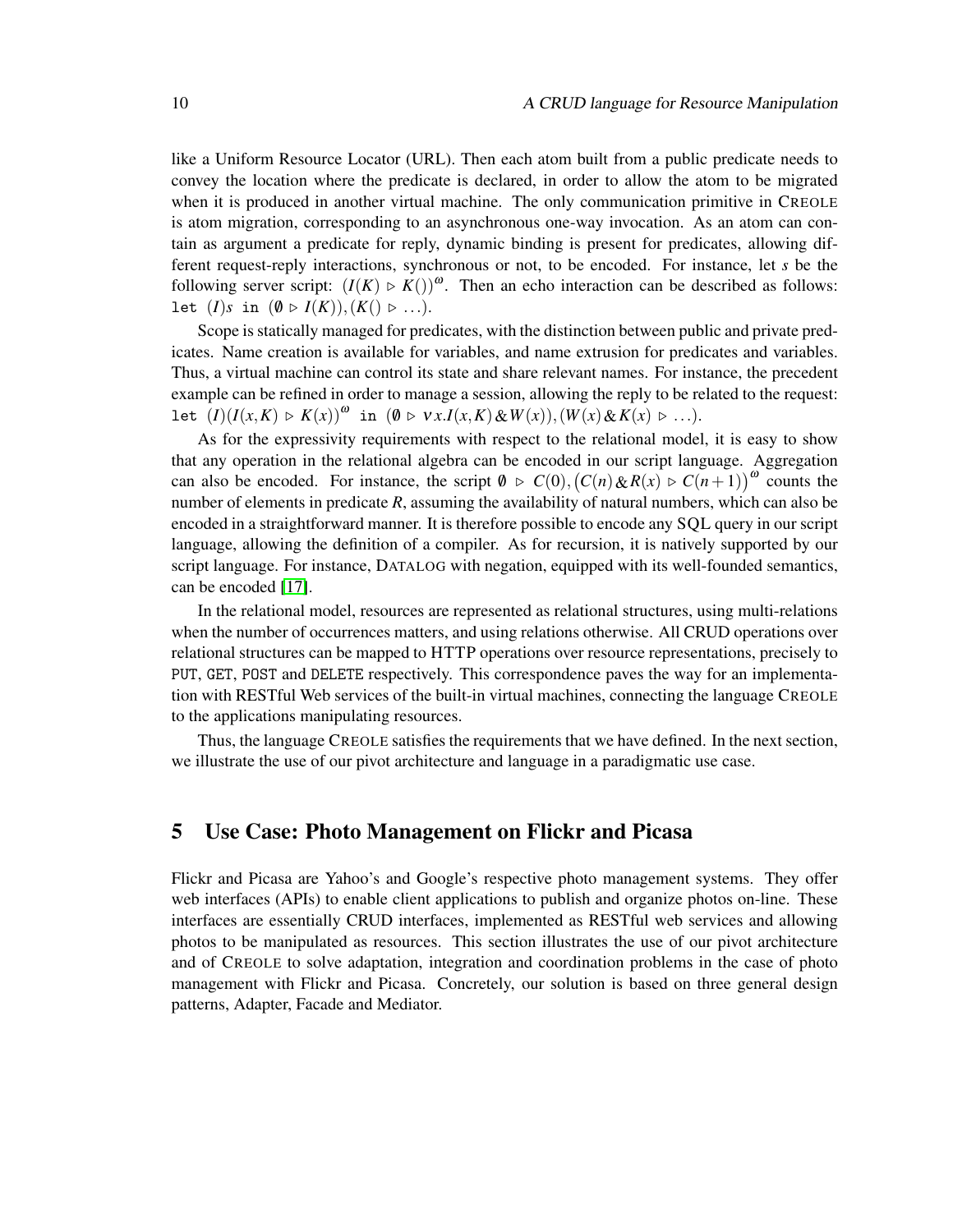Problem I: Adaptation Yahoo proposes a SQL-like language called YQL to query web services as if they were tables. In YQL, web services are represented as *virtual tables* wherein columns are mapped to input and output parameters. For example, the Flickr CRUD interface contains a method called flickr.photo.counts to count photos in a given date range. This service is represented in YQL as a virtual table called PhotoCounts with fromDate and toDate as input columns and count as an output column. The method can be called from a YQL query, akin to a SQL query:

> SELECT count FROM PhotoCounts WHERE fromDate ="01/01/2009" AND toDate="31/12/2009"

This script is mapped to a call to method flickr.photo.counts. Columns fromDate and toDate correspond to the method's input parameters, and column count to one of the output parameters.

How can we adapt the YQL script to count photos on Picasa, knowing that its CRUD Interface does not offer a count operation? Figure 2 summarizes our approach. In (a), the YQL script is compiled into CREOLE, then executed on a virtual machine (C-VM). In (b), we implement a virtual machine (A-VM), an Adapter allowing to switch from Flickr to Picasa. In this schema, virtual machines can be compared to components whose provided interfaces are relations, represented here by flat rectangles. We now detail the approach.



Figure 2: Flickr-Picasa Adaptation

To compile the YQL script into CREOLE, we map the virtual table PhotoCounts to relations CountsIn and CountsOut. Input columns fromDate and toDate are mapped to CountsIn's parameters, and output column count is mapped to CountsOut's last parameter. The following is the resulting CREOLE script:

- 1:  $\emptyset \triangleright \forall x$ .CountsIn(*x*, "01/01/2009", "31/12/2009", CountsOut) & Session(*x*),
- 2: Session(*x*) & CountsOut(*x*,*n*)  $\triangleright$  Result(*n*)

The fresh variable *x*, representing a session identifier, is used to relate the reply to the request. Note that the request transmits the relation CountsOut where it will obtain the reply.

The compiled YQL script is executed on a client virtual machine (C-VM). This virtual machine communicates with Flickr's built-in virtual machine (F-VM) which serves as a connector to Flickr's CRUD interface. Built-in virtual machines, like F-VM, are programmed to map CRUD operations over relations to RESTful Web services, accessed by HTTP requests.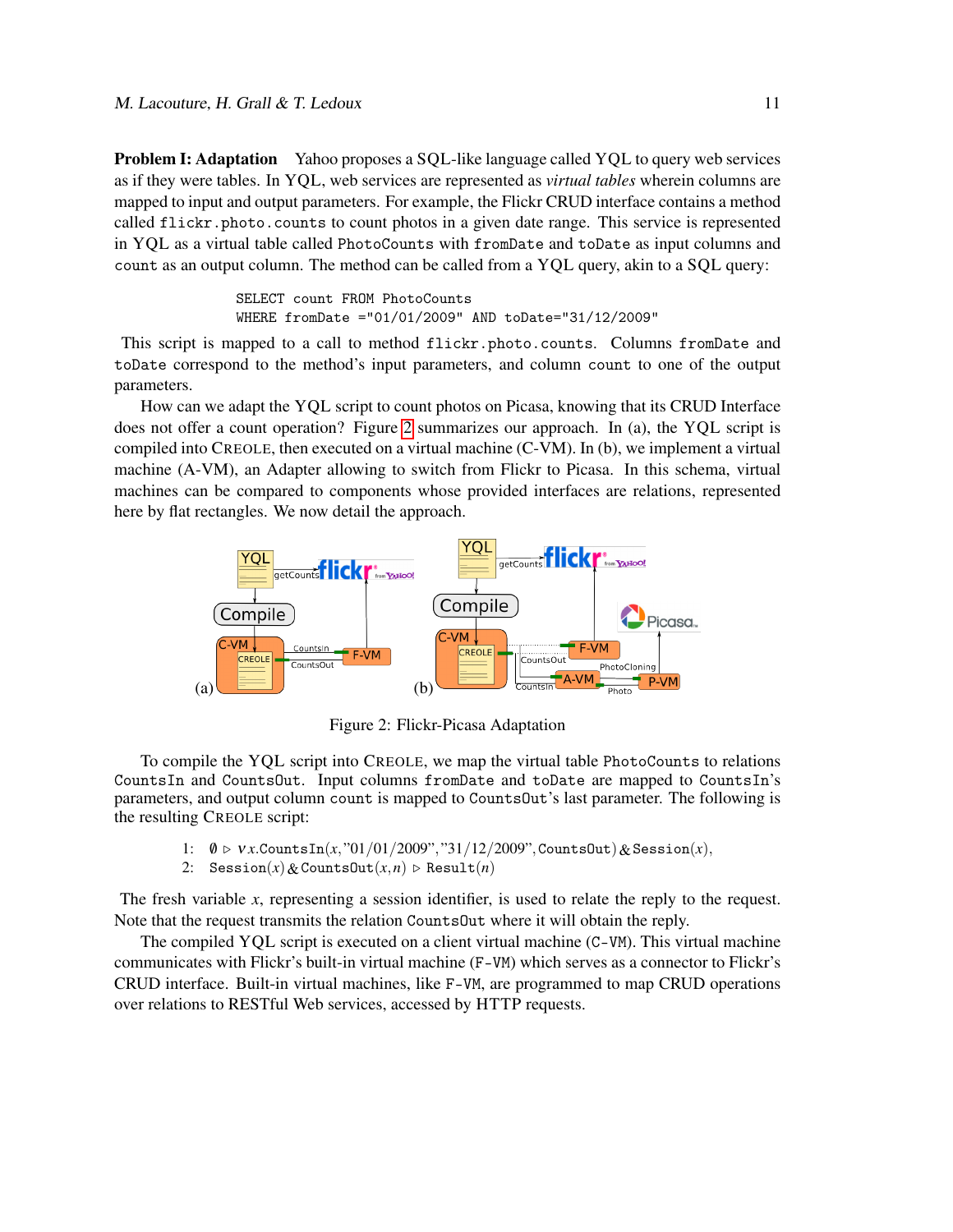In the second part of our solution, we create an adaptation virtual machine (A-VM) to adapt the desired behavior to Picasa's built-in virtual machine (P-VM). The following is the script executed in  $A-VM^5$ .

- 1:  $($  $CountsIn(x, from, to, K) \geq Vy.$ Response $(x, y, from, to, 0, K) \&$ PhotoCloning(Photo, *y*),
- 2: NotNull(*id*)&Between(*f rom*,*date*,*to*)&Response(*x*, *y*, *f rom*,*to*,*n*,*K*)&Photo(*y*,*id*,*date*) . PhotoCloning(Photo, *y*) & Response(*x*, *y*,  $from, to, n+1, K$ ),
- 3: NotNull(*id*)&NotBetween(*f rom*,*date*,*to*)&Response(*x*, *y*, *f rom*,*to*,*n*,*K*)&Photo(*y*,*id*,*date*) .  $\text{PhotoCloning}(\text{Photo}, y) \quad )^{\omega},$
- 4:  $\underline{\text{Null}}(id) \& \text{Photo}(y, id, date) \& \text{Response}(x, y, from, to, n, K) \triangleright K(x, n) \big)^\omega$

To count the photos taken between the two dates, the script uses P-VM's relation PhotoCloning. Given an identifier *y*, when the built-in virtual machine P-VM receives a request PhotoCloning $(K, y)$ for the first time, it produces a relation containing the relevant photos, by addressing HTTP GET requests to the Picasa server and answers by sending a first photo using the relation *K*. Then at each request PhotoCloning $(K, y)$ , P-VM sends a new photo of the relation produced over *K*. When there is no more photo in the relation, it sends a photo with null as identifier. In the A-VM script, each time a photo is received, a request for another photo is sent (cf. lines 2 and 3); moreover, when the date of the photo satisfies the comparison criterion, the counter is incremented. When the null identifier is received, indicating that there are no more photos, the answer is sent to the client (cf. line 4). The whole script is replicated in order to indefinitely satisfy requests.

Finally, to switch from Flickr to Picasa, all we need to do is to change the virtual machine used as a server, from F-VM to A-VM, as follows: let (CountsIn, ...) A-VM in C-VM.

**Problem II: Integration** Despite the fact that both Picasa and Flickr manage similar resources, most of the time they are not represented in the same way. For instance, if photos in Picasa are represented by the relation Photo(*id*, *date*,  $\vec{x}$ ), then in Flickr they are represented by the relation Photo(*id*,*date*,  $\overrightarrow{y}$ ), where  $\overrightarrow{x}$  and  $\overrightarrow{y}$  do not have the same elements.

Nevertheless, CREOLE facilitates the implementation of an integration solution, like the one shown in Figure 3. In this schema, an intermediate virtual machine (I-VM), implementing a Facade, provides a common representation for photos in Flickr and Picasa, which is then used by the client virtual machine (C-VM).



Figure 3: Flickr-Picasa Integration

<sup>&</sup>lt;sup>5</sup>For readability, the rule  $R \& S \supset R \& Q$  is written  $R \& S \supset Q$ , where we have underlined the persistent atom *R*. We also use natural numbers, and the relations Between and NotBetween to compare dates, and Null and NotNull to test nullity, assuming their availability.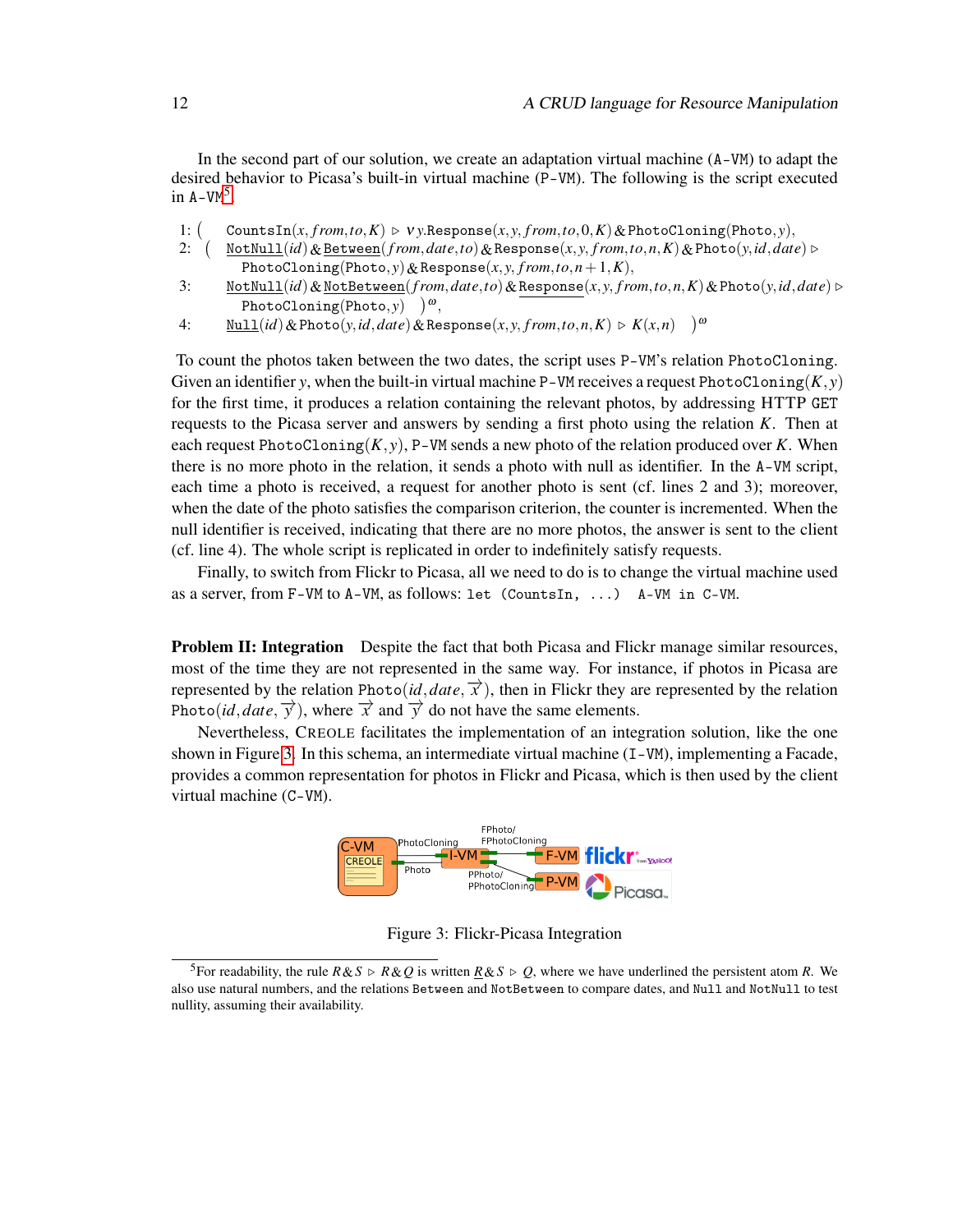In this configuration, built-in virtual machines F-VM and P-VM provide both a relation to obtain photo information. As above, we call these relations FPhotoCloning and PPhotoCloning. Since the intermediate virtual machine (I-VM) holds a common representation for photos, it also provides a relation PhotoCloning, combining the attributes of Picasa's and Flickr's photos in the response. The following is the script corresponding to I-VM.

- 1:  $($ PhotoClonning( $P, x$ )  $\triangleright$  PPhotoCloning(PPhoto, *x*) & Response( $P, x$ ),
- 2:  $\left( \frac{\text{NotNull}(id) \& \text{PPhoto}(x, id, date, \overrightarrow{p}) \& \text{Response}(P, x) \right)$  $P(x, id, date, p')$ &PPhotoCloning(PPhoto, *x*),
- 3:  $\underline{\text{Null}}(id) \& \text{PPhoto}(x, id, date, \overrightarrow{p}) \triangleright \text{FPhotoCloning}(\text{FPhoto}, x),$
- 4:  $\underline{\text{NotNull}}(id)$ &FPhoto(*x*, *id*, *date*,  $\overrightarrow{f}$ )&Response(*P*, *x*)  $\triangleright$ 
	- $P(x, id, date, \overrightarrow{f'})$ &FPhotoCloning(FPhoto,*x*)  $)^{\omega}$ ,
- 5:  $\underline{\text{Null}}(id) \& \text{FPhoto}(x, id, date, \overrightarrow{f}) \& \text{Response}(P, x) \triangleright P(x, id, date, \overrightarrow{f}) \quad )^{\omega}$

The lists −→  $p^{\prime}$  and −→  $f^{\prime}$  contain the same attributes and are computed from some combination, between intersection and union, of attributes in  $\overrightarrow{p}$  and  $\overrightarrow{f}$  respectively. As a consequence, we can simultaneously execute queries of photos on both CRUD interfaces. For example, we could execute the script of the adaptation scenario to count all our photos on both Flickr and Picasa, by setting I-VM as the server instead of P-VM: let (PhotoCloning, ...) I-VM in A-VM.

Due to the lack of space, we have presented a simple scenario; nevertheless, there are more complicated differences between Flickr and Picasa that can be tackled with our approach. Consider, for instance, how photos are organized in both services: in Flickr, photos can be organized in sets but can also be on their own; in Picasa however, photos must belong to one and only one album. We can solve this problem by using a common representation for albums and sets, and then applying the same integration schema as in the example shown here.

**Problem III: Coordination** One of YQL's limitations is the lack of support for aggregation. With CREOLE it is possible to coordinate scripts written in different languages to take advantage of features provided by each language. Hence, we can combine YQL capacity for querying services as tables with SQL support for aggregation. In the example shown in Figure 4, a YQL script to select photos taken between 01/01/2009 and 31/12/2009 is coordinated with a SQL script that counts rows from a given relation. Here are the corresponding YQL and SQL queries:

| SELECT * FROM PhotoSearch         | SELECT COUNT $(*)$ FROM R |
|-----------------------------------|---------------------------|
| WHERE min taken date="01/01/2009" |                           |
| AND max_taken_date="31/12/2009"   |                           |

The virtual table PhotoSearch is a representation of Flickr's method flickr.photo.search which takes min\_taken\_date and max\_taken\_date as input parameters. Note in the SQL query that R can be any relation since the query is not bound to a concrete database implementation.

The YQL and SQL queries are compiled into CREOLE and executed on a coordination virtual machine (C-VM). The C-VM virtual machine uses the relations PhotoSearch and SearchResult provided by the built-in virtual machine F-VM. Given an identifier *x*, when F-VM receives a request PhotoSearch $(a, b, x)$ , it produces a relation associated to x and containing the photos taken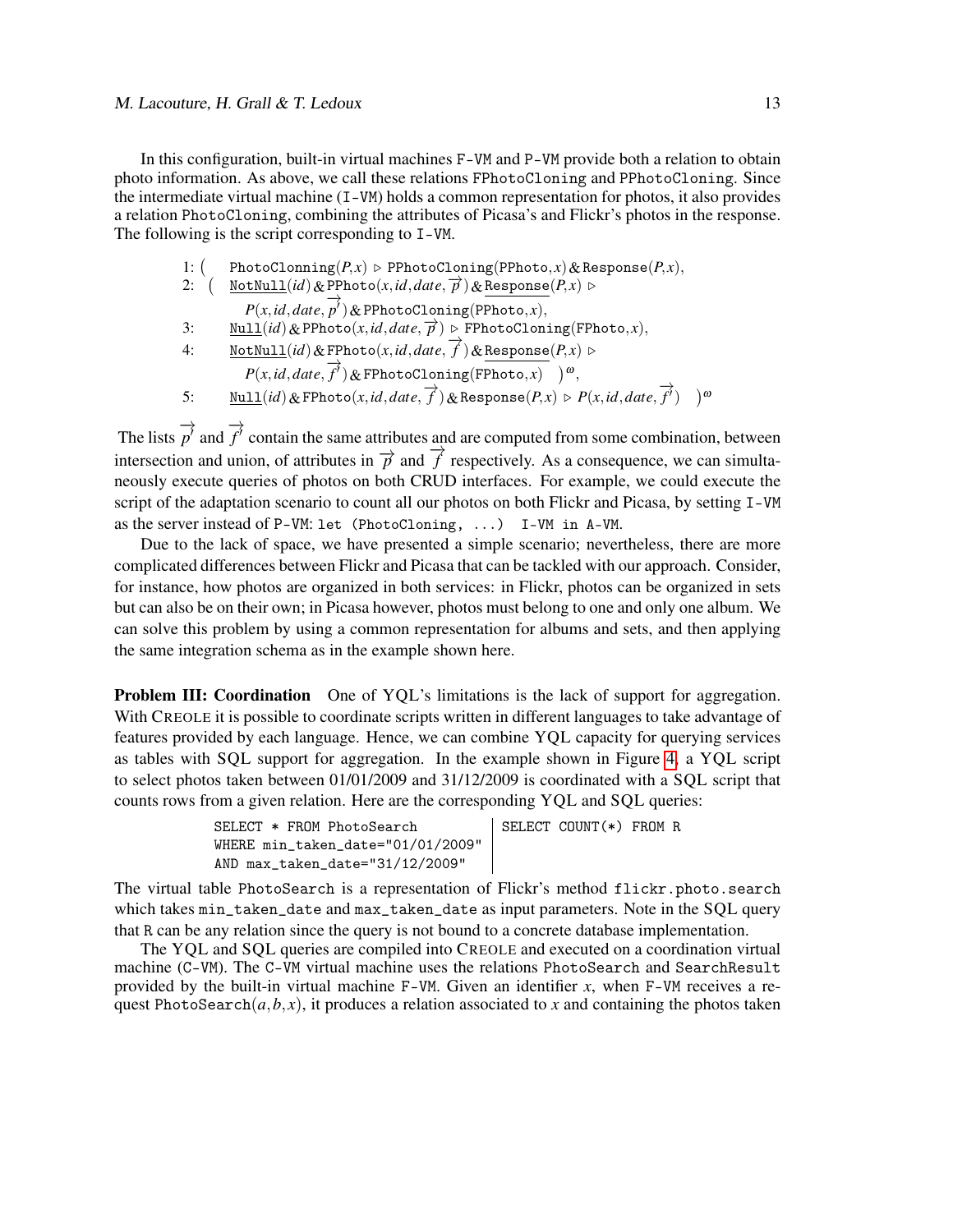

Figure 4: Coordination

between *a* and *b*, by addressing HTTP GET requests to the Flickr server. Then, at each request SearchResult( $K, x$ ), P-VM sends a new photo of the relation produced over K. The following script *s* is the YQL query compiled into CREOLE:

- 1:  $\emptyset \triangleright \forall x.$ PhotoSearch("01/01/2009","31/12/2009", *x*) & SearchResult(Result, *x*),
- 2:  $\frac{N \times N \times N}{N \times N}$  . Search Result(*x*,*id*,  $\overrightarrow{y}$ ) . Search Result(Result, *x*)& Photo(*x*,*id*,  $\overrightarrow{y}$ ))<sup>ω</sup>,
- 3:  $\frac{\text{Null}(id) \& \text{Result}(x, id, \overline{y}) \ge 0}{2}$

The script *s* initiates the search by calling the server F-VM. Then, each time a photo is received, a request for another photo is sent (cf. line 2). Finally, when there is no more photo, the script ends. At the same time, the SQL query is compiled into the following script *t*:

$$
\emptyset \triangleright \texttt{Count}(0), \big(\texttt{Count}(n) \& R(\overrightarrow{y}) \triangleright \texttt{Count}(n+1)\big)^\omega
$$

Finally, a third script *c* coordinates the previous scripts, implementing a Mediator:

$$
(\text{Photo}(\overrightarrow{y}) \triangleright R(\overrightarrow{y}))^{\omega}
$$

This script, in parallel with *s* and *t*, combines the outcomes of the YQL script *s* and the counting of the SQL script *t* with a renaming from Photo to R. It finally produce an atom Count(*n*), where *n* is the number of photos.

#### 6 Conclusion and Future Work

In the context of Service-Oriented Computing, we have identified three main problems related to service composition, namely *adaptation*, *integration* and *coordination*, due to the absence of a unified model for manipulating resources. We have presented our approach to tackle these problems, consisting of a pivot architecture, where existing languages for manipulating resources are compiled into a pivot language, called CREOLE, and then executed over different resource interfaces, which are CRUD interfaces. We have mainly introduced CREOLE, a universal language for resource manipulation, which is at the heart of our solution. The motivating example of photo management on services like Flickr and Picasa has concretely shown how our proposed architecture solves adaptation, integration and coordination problems, and how CREOLE can be used either as a CRUD language or as a target language for the compilation from existing CRUD languages.

Yet we have only explored the resource-oriented model for services. An extension towards the process-oriented model would be valuable: indeed, it will bring a unified foundation for serviceoriented computing. Actually, the two models share a lot of similarity, since they follow a same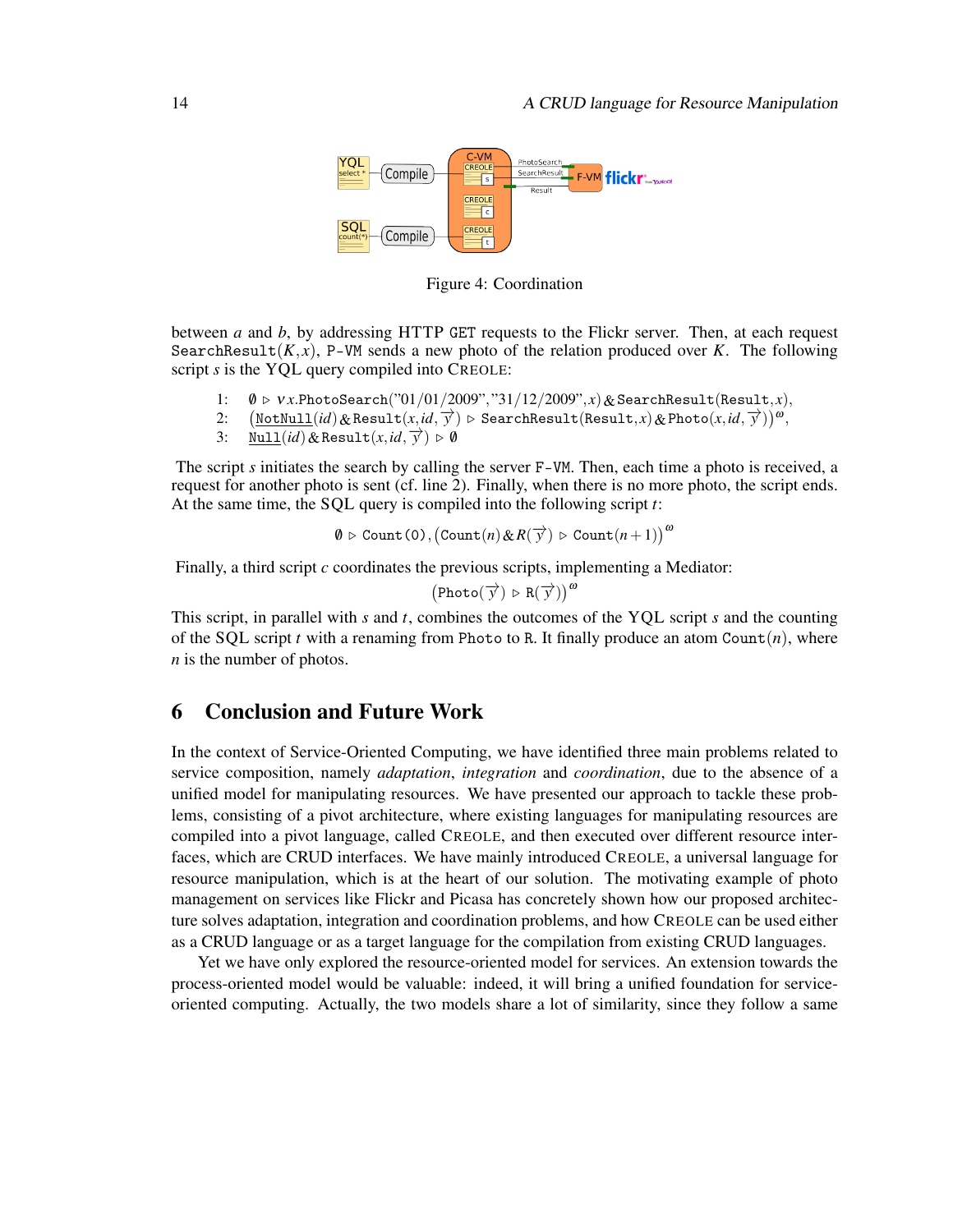architecture with three layers. First, there are resources. Second, there are services, limited to CRUD operations for the resource-oriented model and extended to any computation for the processoriented model. Third, there are processes or scripts for orchestrating services.

Our future work has therefore two main objectives. First, we want to develop the formal foundations of the language CREOLE, as begun in our technical report [17]. The main questions here are the development of the theory of the language, from operational semantics to bisimilarity, and the assessment of its expressive power. Second, we want to implement the language and the whole pivot architecture. Four questions are here important: implementation of the chemical abstract machine and of its distribution, design of compilers into CREOLE for existing languages like YQL and BPEL, design of a user-friendly programming language based on the core calculus presented here, implementation of built-in virtual machines by connecting to RESTful services and WS-\* services. Thus, these objectives pave the way to a unified foundation for service-oriented computing, in a theoretical and practical perspective.

Acknowledgments We are grateful to the anonymous reviewers of FOCLASA 2010 for their useful suggestions to improve this paper.

#### References

- [1] Jean-Pierre Banâtre & Daniel Le Métayer (1990): *The GAMMA Model and Its Discipline of Programming*. Science of Computer Programing 15(1), pp. 55–77.
- [2] Alistair Barros, Marlon Dumas & Arthur ter Hofstede (2005): *Service Interaction Patterns*. In: Business Process Management, 3rd International Conference, BPM 2005, LNCS 3649, Springer-Verlag, pp. 302–318.
- [3] Michael Benedikt & Christoph Koch (2008): *XPath Leashed*. ACM Computing Surveys 41(1), pp. 1–54.
- [4] Gérard Berry & Gérard Boudol (1992): *The Chemical Abstract Machine*. Theoretical Computer Science 96(1), pp. 217–248.
- [5] Hariolf Betz, Frank Raiser & Thom Frühwirth (2010): *A Complete and Terminating Execution Model for Constraint Handling Rules*. In: Logic Programming, 26th International Conference, ICLP '10.
- [6] Antonio Brogi & Razvan Popescu (2006): *Automated Generation of BPEL Adapters*. In: Service-Oriented Computing - ICSOC 2006, 4th International Conference, Proceedings, LNCS 4294, Springer-Verlag, pp. 27–39.
- [7] Roberto Bruni (2009): *Calculi for Service-Oriented Computing*. In: Formal Methods for Web Services, 9th International School on Formal Methods for the Design of Computer, Communication, and Software Systems, SFM 2009, Advanced Lectures, LNCS 5569, Springer-Verlag, pp. 1–41.
- [8] Stefano Ceri, Georg Gottlob & Letizia Tanca (1989): *What You Always Wanted to Know About Datalog (And Never Dared to Ask)*. IEEE Transactions on Knowledge and Data Engineering 1, pp. 146–166.
- [9] Michel Chaudron & Edwin de Jong (1996): *Towards a Compositional Method for Coordinating Gamma Programs*. In: Coordination Languages and Models, First International Conference, CO-ORDINATION 1996, Proceedings, LNCS 1061, Springer-Verlag, pp. 107–123.